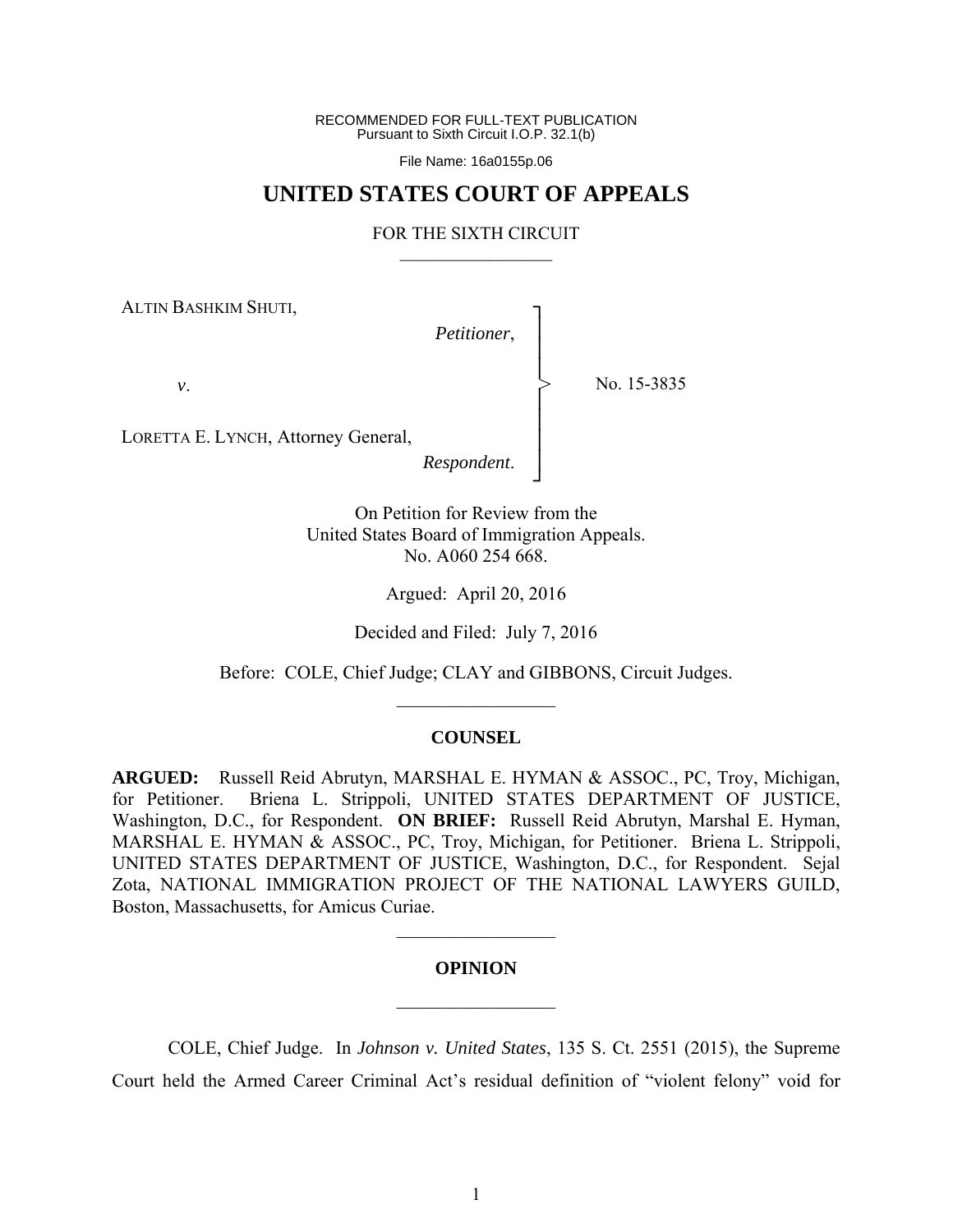vagueness. 18 U.S.C. §  $924(e)(2)(B)(ii)$ . In this case, we consider whether that pathmarking decision applies to the Immigration and Nationality Act's parallel definition of "crime of violence," a phrase that encompasses any felony that "by its nature, involves a substantial risk that physical force against the person or property of another may be used in the course of committing the offense." 8 U.S.C.  $\S$  1101(a)(43)(F); 18 U.S.C.  $\S$  16(b). We conclude that the wide-ranging inquiry required by these two statutory phrases are one and the same, and therefore hold that the immigration code's residual clause is likewise unconstitutionally vague.

### I.

Petitioner Altin Bashkim Shuti, who hails from Albania, entered the United States as a lawful permanent resident in October 2008. He was 13 years old when his parents, who are now American citizens, decided to flee their home-country for fear of persecution at the hands of the Albanian Socialist Party.

Nearly six years later, in May 2014, Shuti and a few of his high-school cohorts allegedly committed a "larceny of marijuana" and "in the course of that conduct possessed a shotgun." Shuti pleaded guilty, for his part, to the lesser offense of felony unarmed robbery, defined under Michigan law as "larceny of any money or other property" accomplished by using "force or violence against any person who is present" or "assault [ing] or put [ting] the person in fear." Mich. Comp. Laws § 750.530. The state trial court sentenced Shuti to at least two and a half years in prison and, several months later, the Department of Homeland Security initiated removal proceedings against him.

Under the Immigration and Nationality Act ("INA"), 8 U.S.C. § 1101 *et seq.*, the Attorney General may remove certain classes of non-citizens from this country—for instance, those who have been convicted of crimes involving moral turpitude, firearms offenses, and various drug offenses. 8 U.S.C. § 1227(a)(2). In the ordinary course, a non-citizen may apply to immigration officials for discretionary relief from removal. *See, e.g.*, 8 U.S.C. §§ 1158 (asylum), 1229b (cancellation of removal), 1231(b)(3)(A) (withholding of removal). But aggravated felonies are different: if a non-citizen has been "convicted of an aggravated felony at any time after admission," 8 U.S.C.  $\S 1227(a)(2)(A)(iii)$ , he is ineligible for most forms of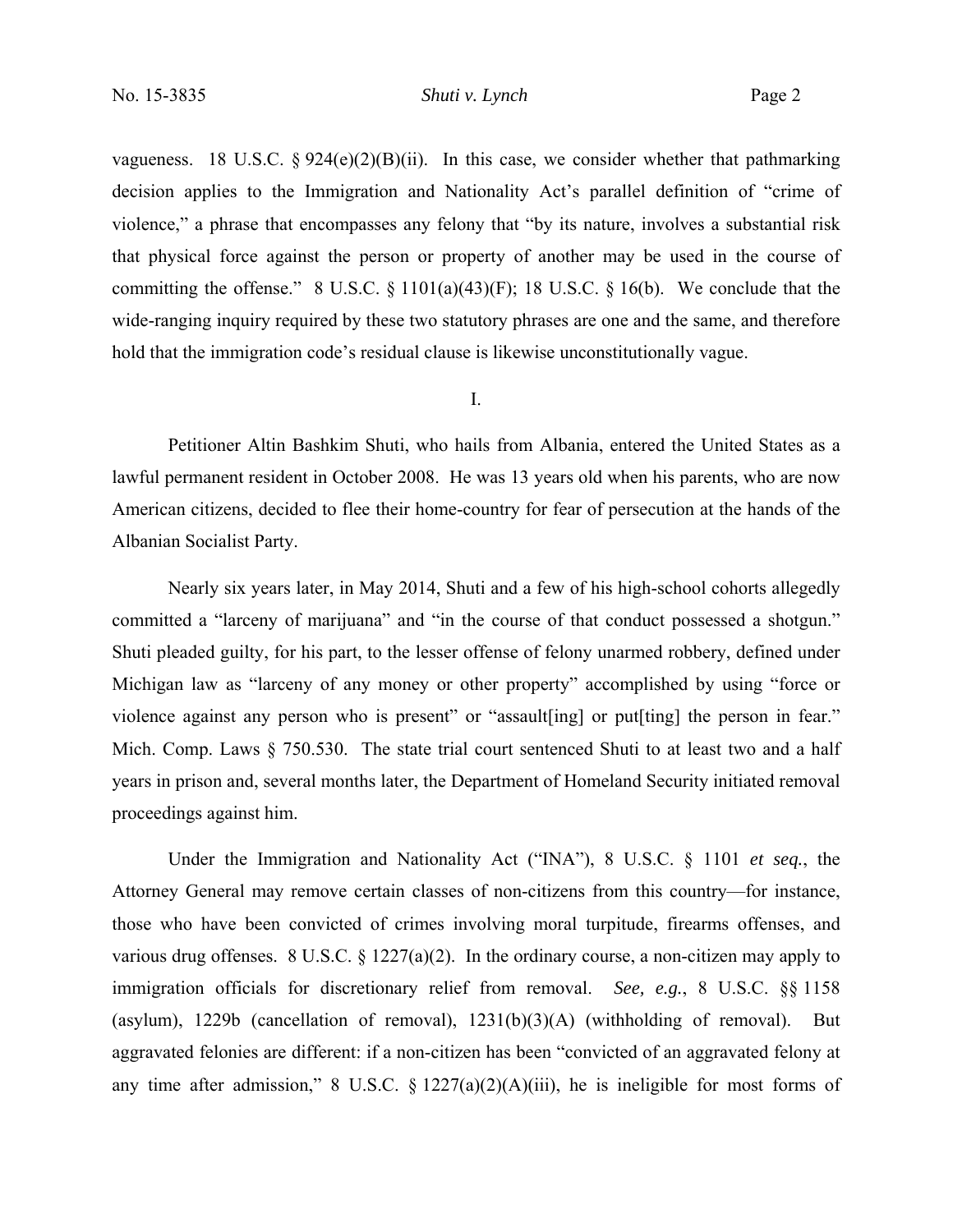discretionary relief, 8 U.S.C.  $\S$  {1158(b)(2)(B)(i), 1229b(a)(3), 1231(b)(3)(B)(iv). Removal is "virtually inevitable" in such cases. *See Padilla v. Kentucky*, 559 U.S. 356, 360 (2010).

The term "aggravated felony" is defined expansively under the INA. Among the numerous state and federal offenses that qualify, the immigration code lists "a crime of violence (as defined in section 16 of Title 18, but not including a purely political offense) for which the term of imprisonment [is] at least one year." 8 U.S.C. § 1101(a)(43)(F). This cross-reference, in turn, leads to the general criminal code, which defines a "crime of violence" as:

(a) an offense that has as an element the use, attempted use, or threatened use of physical force against the person or property of another, or

(b) any other offense that is a felony and that, by its nature, involves a substantial risk that physical force against the person or property of another may be used in the course of committing the offense.

18 U.S.C. § 16. We deal here with the provision's latter subsection.

In this case, the government alleged that Shuti's Michigan conviction was an aggravated felony. Shuti acquiesced to the charge, and opted to file an application for asylum, withholding of removal, and protection under the Convention Against Torture. He also maintained that his criminal attorney "never discussed" the immigration consequences of his state court plea. But in 2015, an immigration judge denied all discretionary relief and ordered Shuti removed to Albania.

The Board of Immigration Appeals ("BIA") affirmed. The BIA first determined that unarmed robbery was "categorically a crime of violence" as defined in 18 U.S.C. § 16(b). "[A]n individual who engages in robbery," the BIA opined, "clearly involves a substantial risk that physical force will be used in the ordinary case." For this proposition, the BIA relied on two analogous precedents: our decision in *United States v. Mekediak*, 510 F. App'x 348, 353–54 (6th Cir. 2013) (applying USSG § 4B1.2(a)(2)'s definition of crime of violence to Mich. Comp. Laws § 750.530), and the Seventh Circuit's decision in *United States v. Tirrell*, 120 F.3d 670, 681 (7th Cir. 1997) (applying 18 U.S.C. § 924(e)(2)(B)(ii)'s definition of violent felony to Mich. Comp. Laws § 750.530). Shuti responded that the BIA improperly comingled statutory definitions, but the agency skirted this minor "distinction." *Matter of Francisco-Alonzo*, 26 I. & N. Dec. 594, 597–98 (BIA 2015). That would have been the last word. But while the appeal was pending, the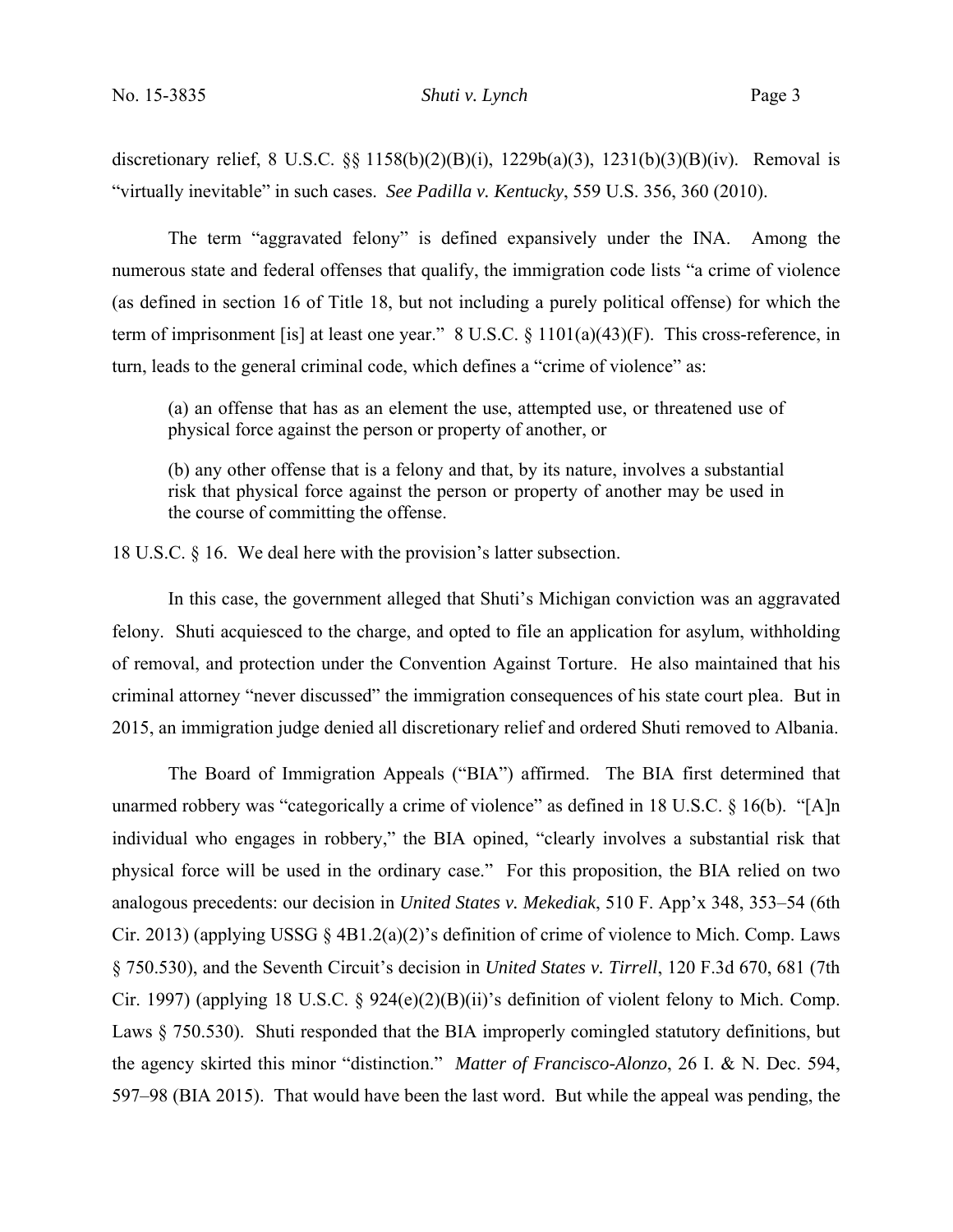Supreme Court handed down *Johnson*. Shuti argued, through supplemental briefing, that the INA's definition of crime of violence was unconstitutionally vague in light of this intervening precedent. The BIA balked, declaring that it "do[es] not address the constitutionality of the laws [it] administer[s]." *Matter of G-K-*, 26 I. & N. Dec. 88, 96 (BIA 2013). Nevertheless, the agency concluded that the void-for-vagueness doctrine simply does not apply to "civil" deportation proceedings.

We now grant Shuti's petition for review as to the "constitutional claim[]," 8 U.S.C. §  $1252(a)(2)(D)$ , and vacate the order of removal.<sup>1</sup>

### II.

"No person," the Fifth Amendment says, "shall . . . be deprived of life, liberty, or property without due process of law." The Constitution's prohibition of vague laws springs from this well. *Collins v. Kentucky*, 234 U.S. 634, 638 (1914). A statute "so vague that it fails to give ordinary people fair notice of the conduct it punishes, or so standardless that it invites arbitrary enforcement," *Johnson*, 135 S. Ct. at 2556, "violate<sup>[s]</sup> the fundamental principles of justice embraced in the conception of due process of law," *Collins*, 234 U.S. at 638. The Supreme Court has, for over a hundred years, reviewed legislation of all sorts on this basis. *See, e.g.*, *Johnson*, 135 S. Ct. at 2557 (sentencing enhancement); *Kolender v. Lawson*, 461 U.S. 352, 357– 58 (1983) (stop-and-identify statute); *Papachristou v. City of Jacksonville,* 405 U.S. 156, 162 (1972) (vagrancy ordinance); *Int'l Harvester Co. of Am. v. Kentucky*, 234 U.S. 216, 221 (1914) (price-control statute). And, in case after case, the Court has deployed the void-for-vagueness doctrine to strike down laws that violate this "first essential of due process." *Connally v. Gen. Const. Co.*, 269 U.S. 385, 391 (1926).

<sup>&</sup>lt;u>1</u> <sup>1</sup>We consider Shuti's constitutional challenge despite his concession of removability. *See Hanna v. Holder*, 740 F.3d 379, 387 (6th Cir. 2014). And for good reason: "What suffices for waiver depends on the nature of the right at issue." *New York v. Hill*, 528 U.S. 110, 114 (2000); *see also Singleton v. Wulff*, 428 U.S. 106, 121 (1976) (holding that prudential restrictions on appellate review are "left primarily to the discretion of the courts of appeals, to be exercised on the facts of individual cases"). Shuti's concession of removability under the INA says nothing of whether those statutory provisions are valid under the Constitution. Further, enforcing Shuti's concession in this instance would be inconsistent with an ordinary understanding of issue waiver. Several factors suggest that review is appropriate here: (1) Shuti's claim is a pure question of law; (2) *Johnson* was an intervening change in law; (3) Shuti actually raised his *Johnson* claim before the BIA; and (4) this Court has explicit jurisdiction to review constitutional claims, while the BIA lacks such authority. *See Hayward v. Cleveland Clinic Found.*, 759 F.3d 601, 615 (6th Cir. 2014).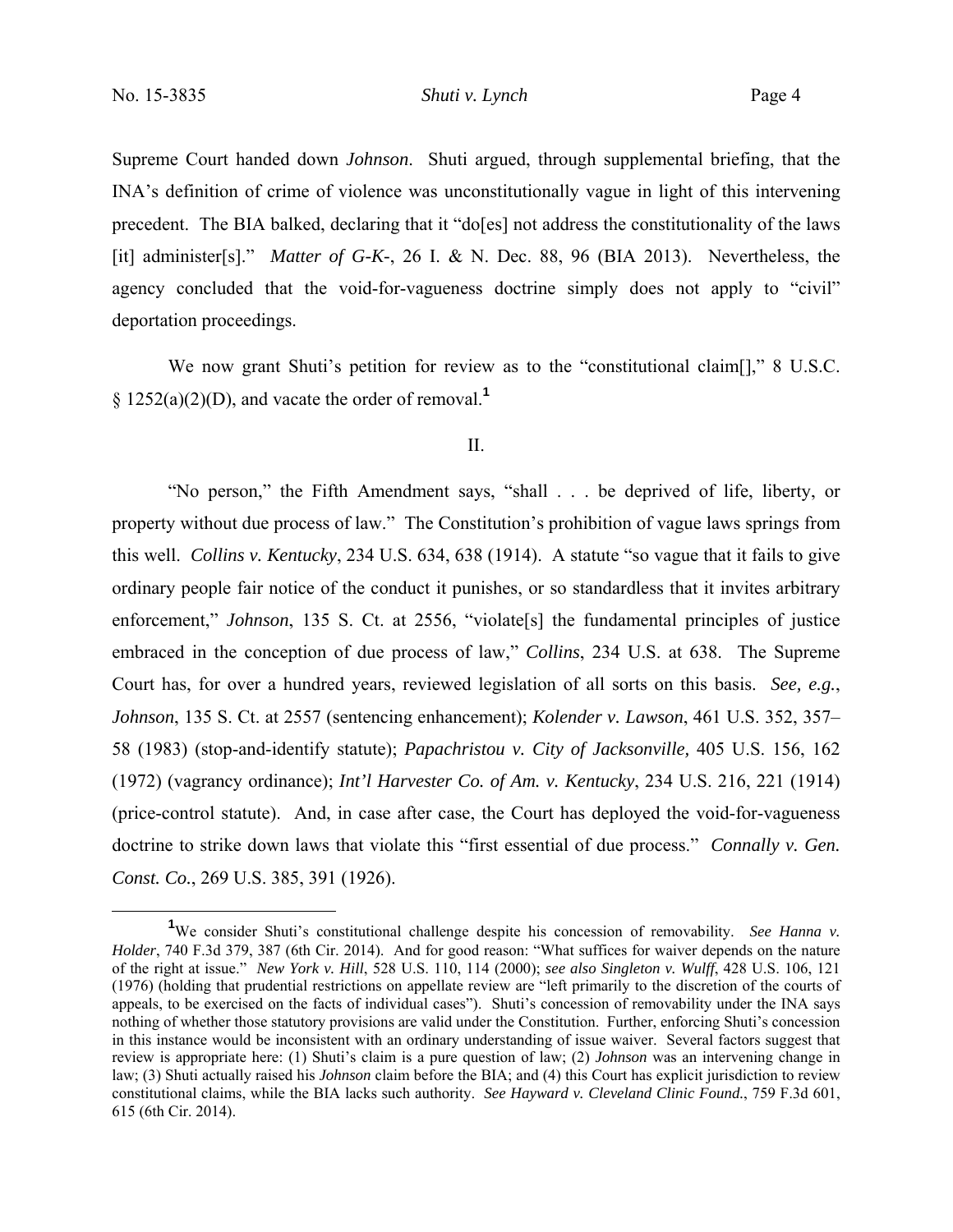*Johnson* applied these principles to the Armed Career Criminal Act ("ACCA"), 18 U.S.C. § 924(e). Under that statute, any person who violates the federal felon-in-possession laws, 18 U.S.C. § 922(g), and has at least three prior convictions for a "violent felony" is subject to an enhanced 15-year mandatory minimum sentence. 18 U.S.C. § 924(e)(1). Congress defined violent felony, in relevant part, as any offense "punishable by imprisonment for a term exceeding one year" that "is burglary, arson, or extortion, involves use of explosives, or *otherwise involves conduct that presents a serious potential risk of physical injury to another*." 18 U.S.C.  $\S 924(e)(2)(B)(ii)$  (emphasis added). This italicized portion of the definition is called the "residual clause," and the *Johnson* Court held it void for vagueness.

To arrive at that conclusion, the Court emphasized "[t]wo features" that "conspire" to make the residual clause hopelessly vague. *Johnson*, 135 S. Ct. at 2557. To begin with, the clause left uncertainty about "how to estimate the risk posed by a crime" because it tied violent felony analysis "to a judicially imagined 'ordinary case' of a crime" instead of "real-world facts or statutory elements." *Id.* And on top of that, the residual clause left uncertainty about "how much risk it takes for a crime to qualify as a violent felony" because it required application of an "imprecise 'serious potential risk' standard" to this "judge-imagined abstraction." *Id.* at 2558. These indeterminacies combined, the Court held, to foster "more unpredictability and arbitrariness than the Due Process Clause tolerates." *Id.*

The Court recently explained this holding in *Welch v. United States*, 136 S. Ct. 1257 (2016). There, the Court clarified that the residual clause's vagueness "rests in large part on its operation under the categorical approach." *Id.* at 1262. The categorical approach is an abstract mode of analysis, mandated by Congress's focus on the historical fact of prior conviction. *Taylor v. United States*, 495 U.S. 575, 600 (1990). To determine whether an offense is a violent felony under the residual clause, courts must consider "whether the conduct encompassed by the elements of the offense, in the ordinary case, presents a serious potential risk of injury to another." *James v. United States*, 550 U.S. 192, 208 (2007). This entails looking at the offense categorically—"in terms of how the law defines the offense," not how the individual "committed it on a particular occasion." *Begay v. United States*, 553 U.S. 137, 141 (2008). At bottom, the Court said in *Welch*, the residual clause "failed not because it adopted a 'serious potential risk'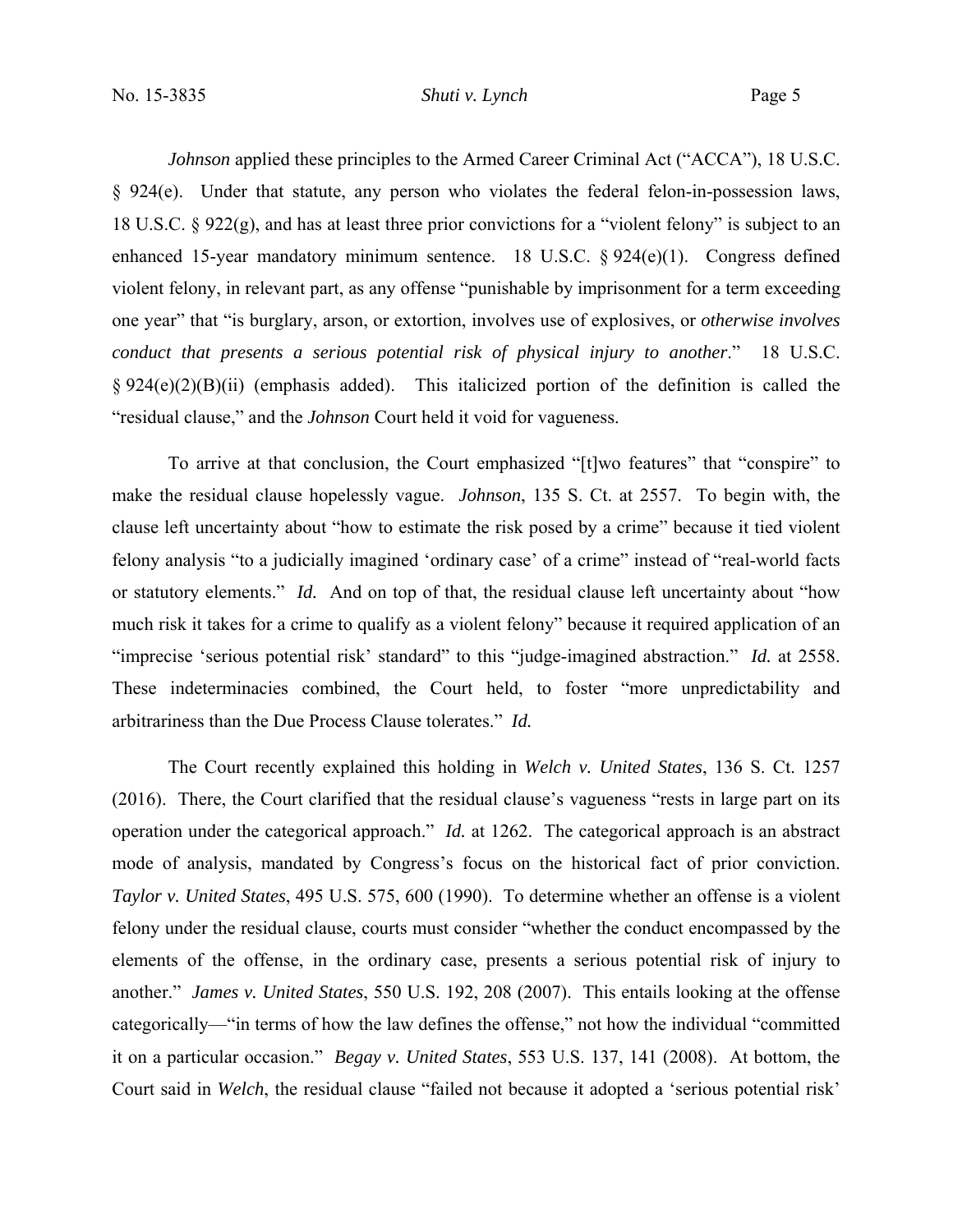standard but because applying that standard under the categorical approach required courts to assess the hypothetical risk posed by an abstract generic version of the offense." *Welch*, 136 S. Ct. at 1262.

*Johnson* was no doubt a sea-change, with far-reaching precedential effects. For example, the Court has granted certiorari, vacated the judgment, and remanded for reconsideration in various sentencing cases on direct appeal. *See, e.g.*, *Richardson v. United States*, 136 S. Ct. 1157 (2016) (mem.); *Holder v. United States*, 135 S. Ct. 2940 (2015) (mem.); *Ball v. United States*, 135 S. Ct. 2933 (2015) (mem.). And just this term, the Court held that *Johnson* has retroactive effect in cases on collateral review. *Welch*, 136 S. Ct. at 1265; *see also In re Watkins*, 810 F.3d 375, 379 (6th Cir. 2015). The courts of appeals have gotten on board as well, applying *Johnson* to analogous residual clauses. Take our recent decision in *United States v. Pawlak*, No. 15-3566, 2016 WL 2802723, at \*8 (6th Cir. Mar. 13, 2016), where we concluded that the "rationale of *Johnson* applies equally" to the United States Sentencing Guidelines' residual definition of crime of violence. In addition, two other circuits have applied *Johnson* to immigration statutes that invoke the criminal code's parallel definition of crime of violence. *See, e.g.*, *United States v. Hernandez-Lara*, 817 F.3d 651, 652 (9th Cir. 2016) (per curiam); *United States v. Vivas-Ceja*, 808 F.3d 719, 720 (7th Cir. 2015); *Dimaya v. Lynch*, 803 F.3d 1110, 1111 (9th Cir. 2015); *see also United States v. Gonzalez-Longoria*, 813 F.3d 225, 235, *reh'g en banc granted*, 815 F.3d 189 (5th Cir. 2016). In *Dimaya*, for example, the Ninth Circuit concluded that *Johnson*'s "reasoning applies with equal force to the similar statutory language and identical mode of analysis" used in the INA's residual definition of crime of violence. 803 F.3d at 1115.

With this legal landscape in mind, we circle back to Shuti's constitutional challenge.

# III.

Shuti maintains that the INA's residual clause suffers from the same defects as the statute at issue in *Johnson* and, so too, runs afoul of the Fifth Amendment's prohibition of vague laws. The government counsels caution. *Johnson*, the government tells us, was an opinion that in essence cannot be applied beyond the ACCA.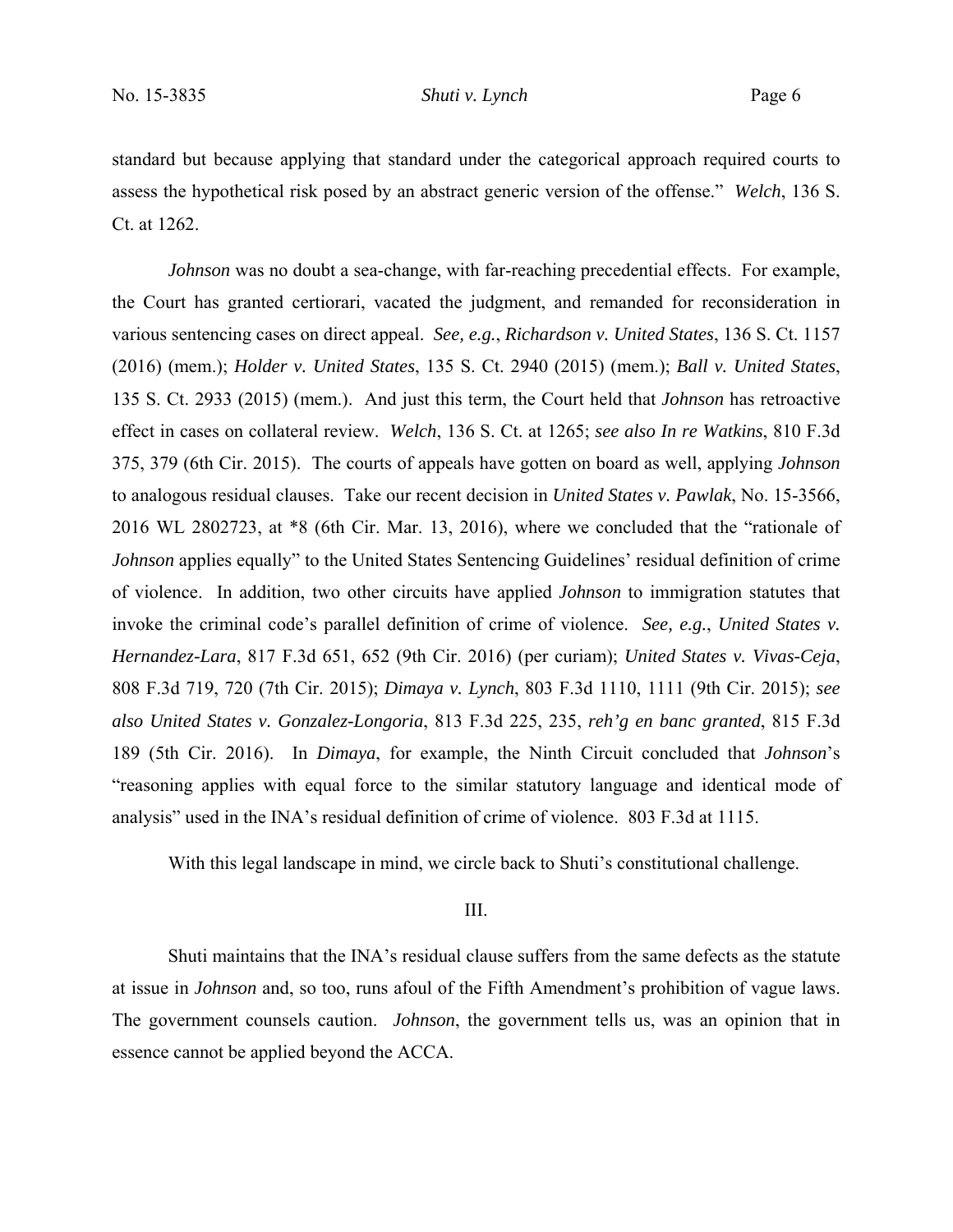One constitutional question is presented here: is the INA's definition of "crime of violence," 8 U.S.C. § 1101(a)(43)(F), in combination with the criminal statute cross-referenced there, 18 U.S.C. § 16(b), unconstitutionally vague? Our review is *de novo*. *United States v. Hart*, 635 F.3d 850, 856 (6th Cir. 2011).

### A.

As the Supreme Court has long recognized, the Fifth Amendment's prohibition of vague laws is "applicable to civil as well as criminal actions." *Boutilier v. INS*, 387 U.S. 118, 123 (1967) (citing *A.B. Small Co. v. Am. Sugar Ref. Co.*, 267 U.S. 233, 239 (1925)); *see also Johnson*, 135 S. Ct. at 2566–67 (Thomas, J., concurring in judgment). But the government suggests, as the BIA concluded, that the void-for-vagueness doctrine does not apply in deportation proceedings because they are "civil in nature."

That notion is misguided. If anything, it is "well established" that the Fifth Amendment "entitles" non-citizens to due process in removal proceedings. *Reno v. Flores*, 507 U.S. 292, 306 (1993). This includes the constitutional requirements of "fair notice" and "even-handed administration of the law." *See Papachristou*, 405 U.S. at 162, 171; *cf. Mellouli v. Lynch*, 135 S. Ct. 1980, 1987 (2015) (recognizing the need to "promote efficiency, fairness, and predictability in the administration of immigration law").

*Jordan v. De George* clinches the matter in that regard. 341 U.S. 223 (1951). There, the Court considered a vagueness challenge to 8 U.S.C. § 1227(a)(2)(A)(ii)'s early-twentieth-century predecessor, which authorized the removal of non-citizens who have been convicted of two or more crimes involving moral turpitude. *Id.* at 225. "Despite the fact" that the provision at issue was "not a criminal statute," the Court applied the "established criteria" of the void-forvagueness doctrine "in view of the grave nature of deportation." *Id.* at 231; *see also Vartelas v. Holder*, 132 S. Ct. 1479, 1487 (2012) (noting the "severity" of subjecting "permanent residents" to "potential banishment"); *U.S. ex rel. Guarino v. Uhl*, 107 F.2d 399, 400 (2d Cir. 1939) (L. Hand, J.) (lamenting "the dreadful penalty of banishment, which is precisely what deportation means to one who had lived here since childhood"). The criminal versus civil distinction is thus "ill suited" to evaluating a vagueness challenge regarding the "specific risk of deportation."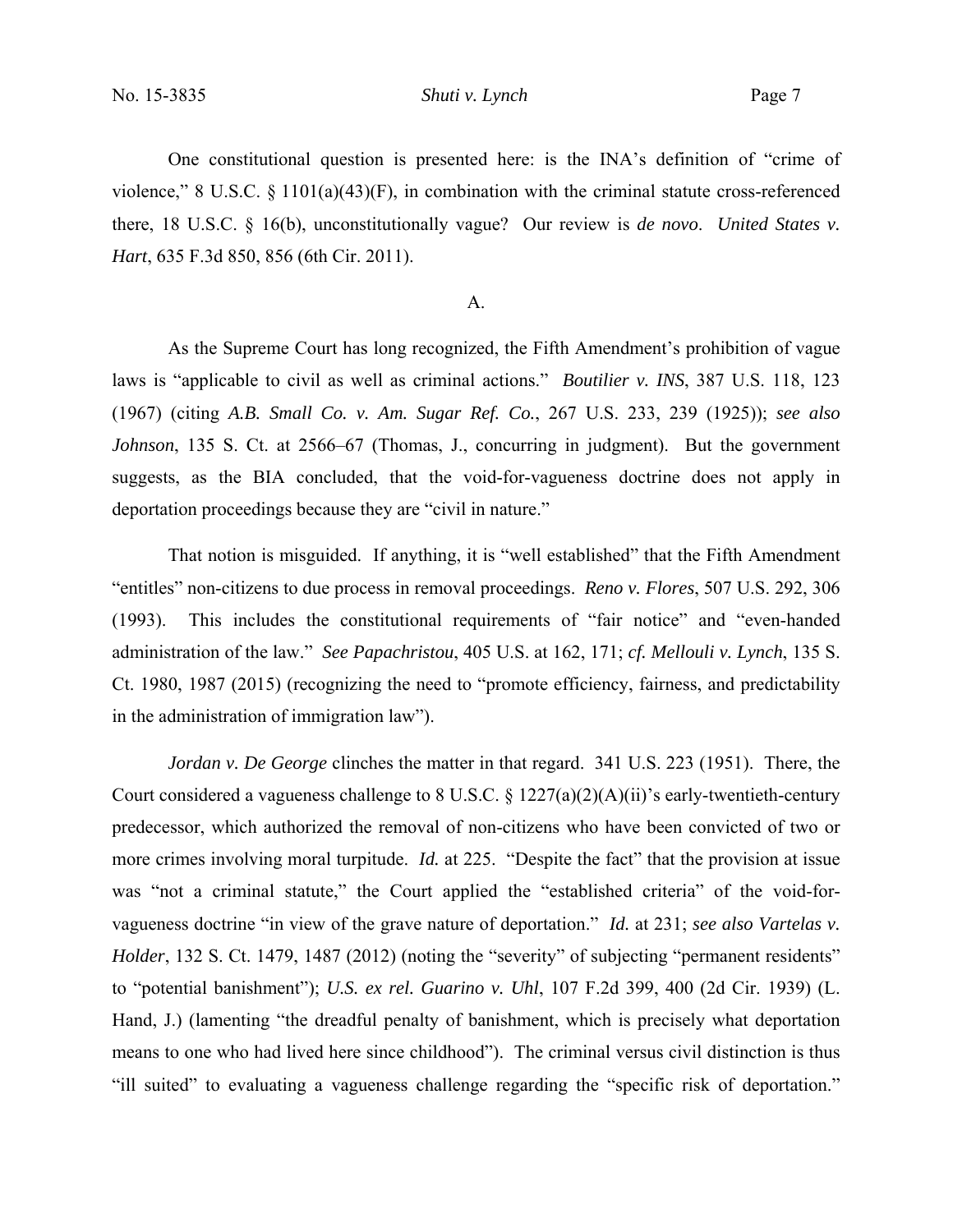*Cf. Padilla*, 559 U.S. at 365–66 (describing how deportation proceedings are "intimately related" to, and "enmeshed" in, our criminal laws).

It should come as no surprise, then, that we have previously recognized the void-forvagueness doctrine's applicability "beyond criminal laws to immigration statutes." *Mhaidli v. Holder*, 381 F. App'x 521, 525 (6th Cir. 2010). So too have other circuits. *See, e.g.*, *Alphonsus v. Holder*, 705 F.3d 1031, 1042 (9th Cir. 2013); *Arriaga v. Mukasey*, 521 F.3d 219, 222 (2d Cir. 2008); *Garcia-Meza v. Mukasey*, 516 F.3d 535, 536 (7th Cir. 2008). Our conclusion remains the same: because deportation strips a non-citizen of his rights, statutes that impose this penalty are subject to vagueness challenges under the Fifth Amendment. *Boutilier*, 387 U.S. at 123; *Jordan*, 341 U.S. at 231.

B.

 Like the Seventh and Ninth Circuits, we are convinced that *Johnson* is equally applicable to the INA's residual definition of crime of violence. 8 U.S.C. § 1101(a)(43)(F); 18 U.S.C. § 16(b). The text of the immigration code at once compels a categorical approach to prior convictions and an imprecise analysis of possible risk. This "wide-ranging inquiry," as with the similar statutory language in the ACCA and Sentencing Guidelines, "denies fair notice to defendants and invites arbitrary enforcement by judges." *See Johnson*, 135 S. Ct. at 2557. The consistent comingling of residual-clause precedents interpreting the INA, ACCA, and Guidelines shores up our conclusion. *See Pawlak*, 2016 WL 2802723, at \*8. Imposing the penalty of deportation under this nebulous provision, we conclude, denies due process of law.

#### 1.

Begin with a comparison of the text. The INA provision at issue here defines a "crime of violence" as a felony that:

by its nature, involves a substantial risk that physical force against the person or property of another may be used in the course of committing the offense.

8 U.S.C. § 1101(a)(43)(F); 18 U.S.C. § 16(b) (emphasis added). The ACCA defines a "violent felony" as any crime punishable by imprisonment for a term exceeding one year that: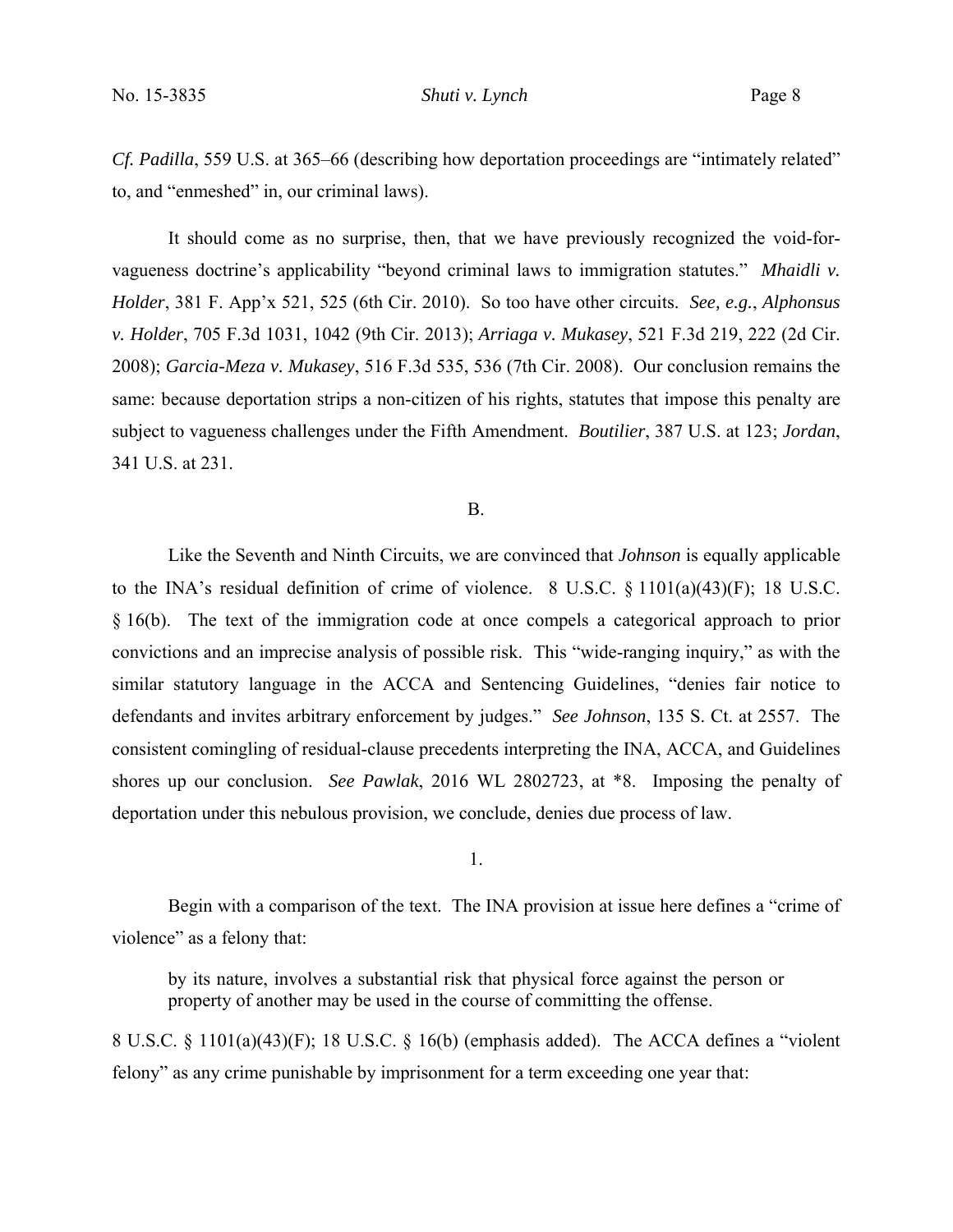is burglary, arson, or extortion, involves use of explosives, or *otherwise involves conduct that presents a serious potential risk of physical injury to another*.

18 U.S.C. § 924(e)(2)(B)(ii) (emphasis added).

While not a perfect match, these provisions undeniably bear a textual resemblance. *See, e.g.*, *Johnson v. United States*, 559 U.S. 133, 140 (2010) (noting that 18 U.S.C. § 16's definition of crime of violence is "very similar" to the ACCA's definition of violent felony); *Nijhawan v. Holder*, 557 U.S. 29, 37 (2009) (conceding that "the 'aggravated felony' statute . . . resembles [the] ACCA in certain respects"); *Chambers v. United States*, 555 U.S. 122, 133 n.2 (2009) (Alito, J., concurring in judgment) (recognizing that "18 U.S.C. § 16(b) . . . closely resembles ACCA's residual clause"). In both statutes, Congress has focused on the fact of prior "conviction," *compare* 8 U.S.C. § 1227(a)(2)(A)(iii), *with* 18 U.S.C. § 924(e)(1), and in both residual provisions Congress has asked whether the crime possibly "involves" too much "risk" of harm, *compare* 18 U.S.C. § 16(b), *with* 18 U.S.C. § 924(e)(2)(B)(ii).

An identical mode of analysis flows from this plain reading of the text. Both residual clauses require a categorical approach to prior convictions. To be sure, the categorical approach has "historically" been used to determine "whether a state conviction renders an alien removable under the immigration statute." *See Mellouli*, 135 S. Ct. at 1986–87; *see also Moncrieffe v. Holder*, 133 S. Ct. 1678, 1684–85 (2013); *Nijhawan*, 557 U.S. at 33–38; *Gonzales v. Duenas-Alvarez*, 549 U.S. 183, 185–87 (2007). And the two residual provisions deploy the ordinary case method in precisely the same fashion. *Compare James*, 550 U.S. at 209 (holding that attempted burglary "satisfies the requirements of [18 U.S.C.]  $\S 924(e)(2)(B)(ii)$ " residual provision" because it is an offense "that, *by its nature*, presents a serious potential risk of injury to another") (emphasis added), *with Leocal v. Ashcroft*, 543 U.S. 1, 10 (2004) (holding that burglary "would be covered under [18 U.S.C.] § 16(b) . . . because [the offense], *by its nature*, involves a substantial risk that the burglar will use force against a victim") (emphasis added).

An imprecise analysis of the possible risk of harm posed by this abstraction ensues. *Compare Begay*, 553 U.S. at 143–45 (holding that driving under the influence of alcohol is not a "violent felony" under 18 U.S.C. § 924(e)(2)(B)(ii) because the offense is not "roughly similar . . . in degree of risk posed" to crimes that "typically" involve "*purposeful, violent, and*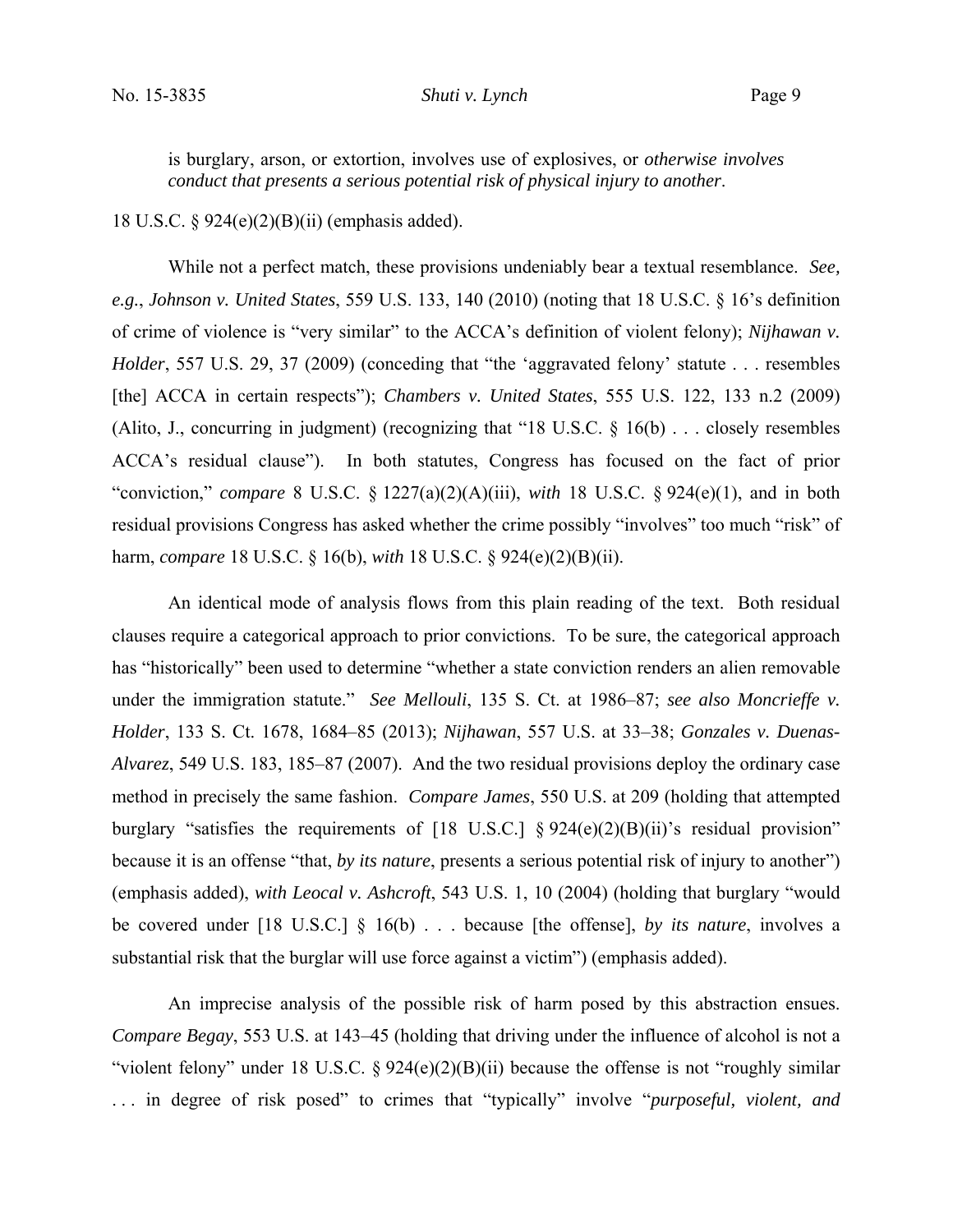*aggressive*" conduct) (emphasis added), *with Leocal*, 543 U.S. at 9–11 (holding that driving under the influence of alcohol is not a "crime of violence" because 18 U.S.C. § 16(b)'s risk standard "naturally suggests" more than the "merely *accidental or negligent* conduct") (emphasis added). Neither term—"substantial" in the INA or "serious" in the ACCA—"sets forth [objective] criterion" to determine how much risk it takes to qualify as a crime of violence or violent felony. *See James*, 550 U.S. at 219 (2007) (Scalia, J., dissenting) (using *Leocal* as an example of how "courts might vary dramatically in their answer").

In short, both provisions combine indeterminacy about "how to measure the risk posed by a crime" and "how much risk it takes for the crime to qualify" as a crime of violence or a violent felony. *See Johnson*, 135 S. Ct. at 2557–58. We cannot avoid the conclusion that the INA's residual clause falls squarely within *Johnson*'s core holding.

# 2.

Confirmation comes readily. Consider the insidious comingling of precedents in this context: as Judge Kozinski of the Ninth Circuit has explained it, "[t]he interoperability of the [categorical approach] means that precedents can be mixed and matched, regardless of which statute was at issue in which case." *See United States v. Mayer*, 560 F.3d 948, 952 (9th Cir. 2009) (Kozinski, J., dissenting from denial of rehearing en banc). In other words, INA cases can be applied to the ACCA, ACCA cases can be applied to the Guidelines, and Guidelines cases can be applied to the INA. *See id.*

That principle is on perfect display in cases where the BIA has applied ACCA precedents like *James* (now overruled) to the immigration code. *Matter of Francisco-Alonzo* is illustrative. 26 I. & N. Dec. at 597–98. In that decision, the BIA was tasked with deciding whether felony battery was a "crime of violence" and, therefore, an "aggravated felony" under the INA. *Id.* at 596. In conducting this analysis, the BIA concluded that it must employ the "*James* 'ordinary case' analysis," and further opined that the immigration code defines crime of violence in "terms similar to the [ACCA's] residual clause." *Id.* at 598, 600. And on that basis, the agency concluded it was proper to "appl[y] *James*"—and other circuit level precedents interpreting the ACCA and Sentencing Guidelines—for the proposition that felony battery "meets the 'risk of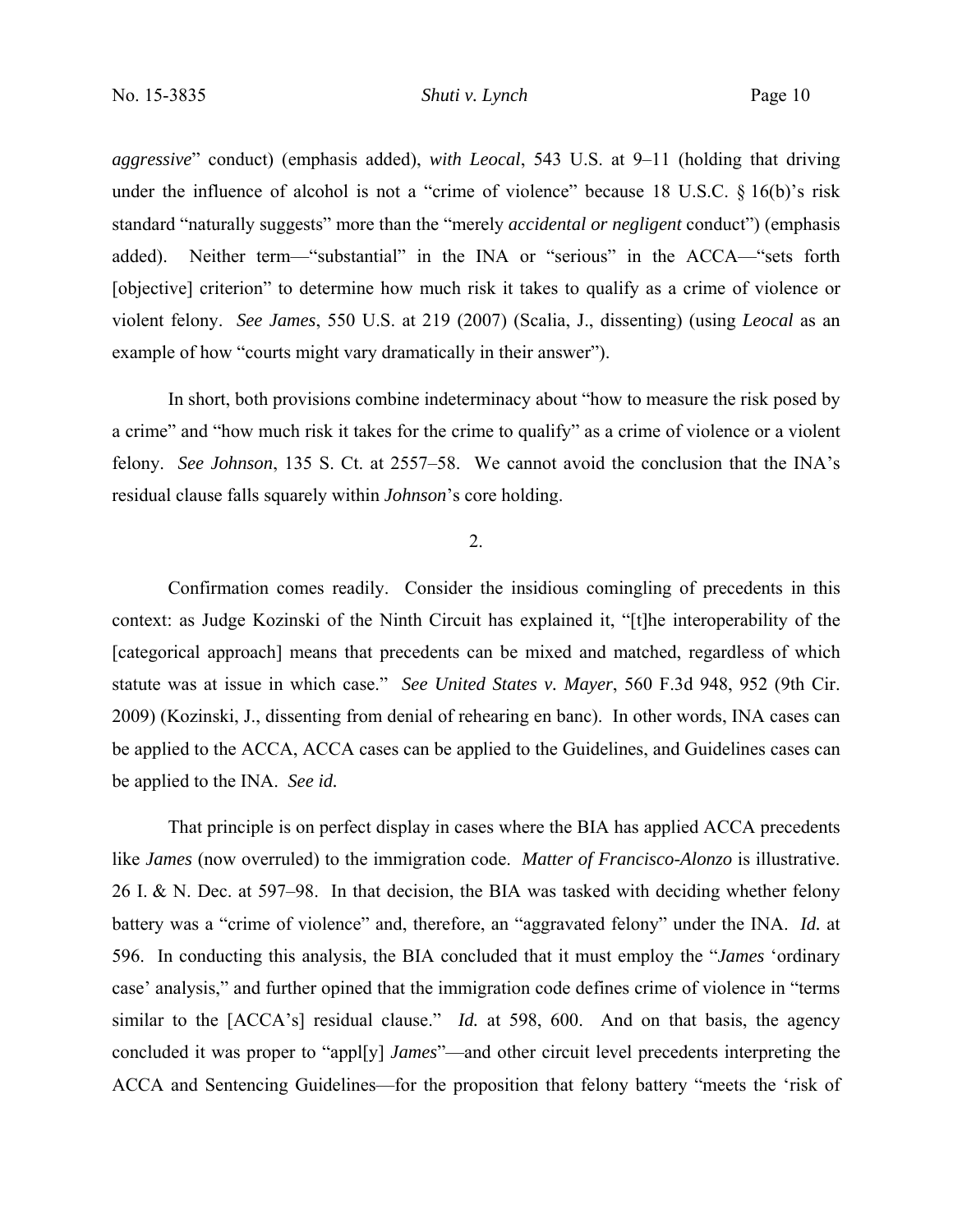injury' requirement" in the immigration code. *Id.* at 599–601. We have leaned on ACCA and Guidelines precedents in like manner. *See, e.g.*, *United States v. Stout*, 706 F.3d 704, 708–09 (6th Cir. 2013); *Van Don Nguyen v. Holder*, 571 F.3d 524, 529–30 (6th Cir. 2009); *Patel v. Ashcroft*, 401 F.3d 400, 408 (6th Cir. 2005).

For a case study in vagueness, look no further than the BIA's decision below. In this very case, the BIA invoked the INA's residual definition of crime of violence to query whether unarmed robbery "clearly involves a substantial risk that physical force will be used *in the ordinary case*." *James*, 550 U.S. at 208. Then, relying on our previous application of the Guidelines' residual clause to Michigan's offense of unarmed robbery, the agency concluded that its categorical abstraction "fit[] comfortably within the [residual definition] of 'crime of violence.'" *Mekediak*, 510 F. App'x at 354. We have, of course, held that exact provision void for vagueness. As we stated in *Pawlak*, "[g]iven our reliance on the ACCA for guidance in interpreting [USSG] § 4B1.2, it stretches credulity to say that we could apply the residual clause of the Guidelines in a way that is constitutional, when courts cannot do so in the context of the ACCA." *Pawlak*, 2016 WL 2802723, at \*8 (quoting *United States v. Madrid*, 805 F.3d 1204, 1211 (10th Cir. 2015)). So too with the INA.

### C.

 The government takes issue with our conclusion. It seeks refuge in a few textual differences between the INA and the ACCA that, in its view, foreclose application of *Johnson*. Failing that, the government attempts to narrowly characterize *Johnson*'s holding and precedential effect. These points are all well taken, though we think they are, ultimately, distinctions without a difference.

To start, the government suggests that the ACCA's enumerated-crimes clause was a decisive factor in *Johnson*. The INA's lack of a prefatory list should, in its view, put an end to our inquiry. But the existence of a prefatory "list of examples," though surely confusing, was not determinative of the Court's vagueness analysis. *See Johnson*, 135 S. Ct. at 2558, 2561. Rather, the Court's "wide-ranging inquiry" holding was the "[m]ore important[]" aspect. *See id.* at 2557, 2561. At any rate, the INA's lack of an enumerated-crimes clause actually makes its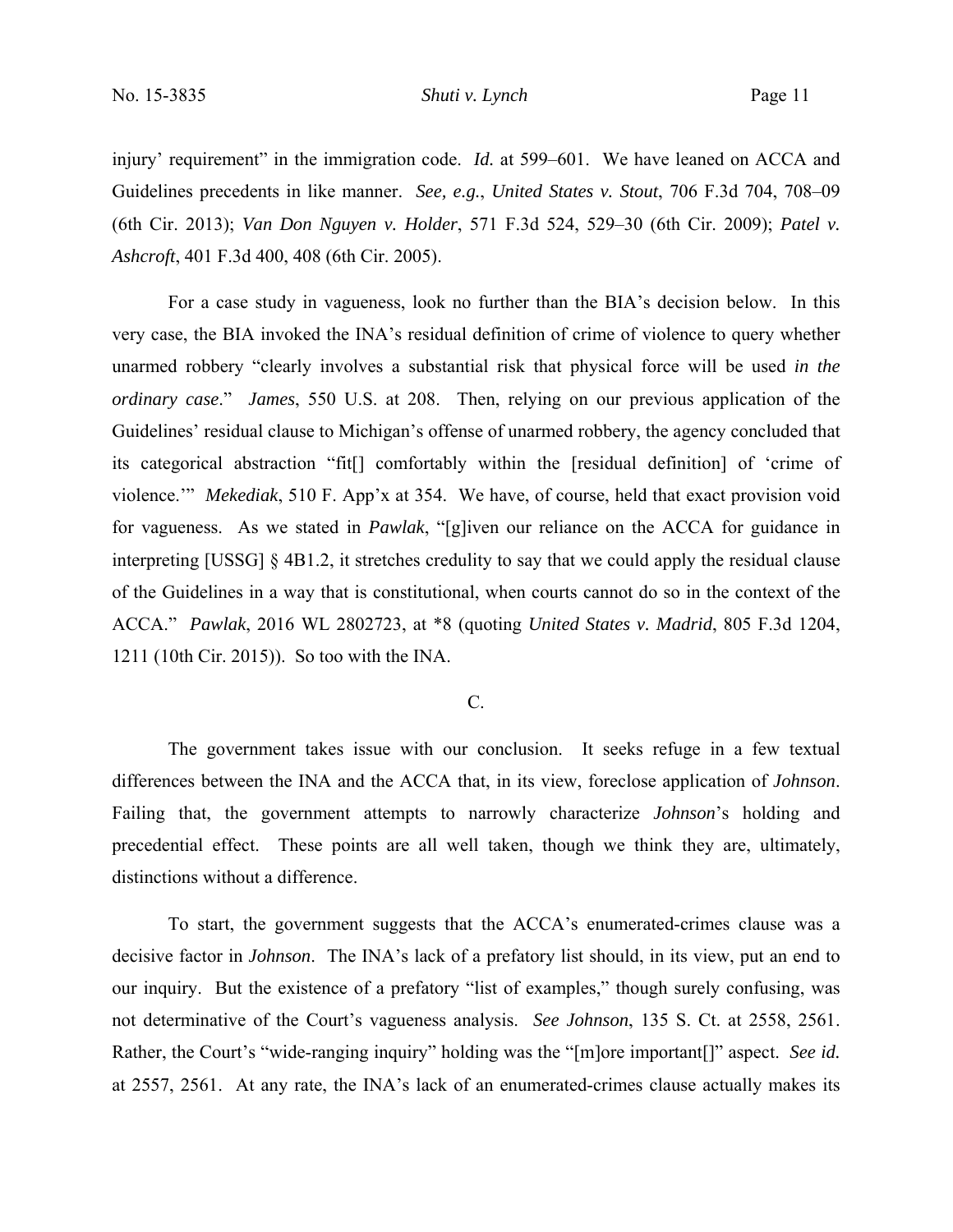residual clause a "broad[er]" provision, as it "cover[s] *every* offense that involved a substantial risk of the use of 'physical force against the person or property of another.'" *See Begay*, 553 U.S. at 144.

In a similar vein, the government argues that the INA's residual clause provides a sufficiently definite standard because its text focuses on the risk that "force" may be used in the ordinary case of "committing the offense." This distinction, the government claims, renders the risk analysis somehow less uncertain. *See Leocal*, 543 U.S. at 10 n.7, 11. We are hard pressed to accept these textual distinctions. Even though the INA refers to the risk that "force may be used," rather than the risk that potential "injury might occur," *Johnson* is equally applicable. The reason is simple: a marginally narrower abstraction is an abstraction all the same.

Take *Leocal*'s discussion of burglary as an example. There, the court held that burglary is a "classic example" of a crime of violence. *Id.* at 10. On one view, it is "[t]he fact that an offender enters a building . . . [that] creates the possibility of a violent confrontation between the [burglar] and an occupant." *See Taylor*, 495 U.S. at 588; *see also Leocal*, 543 U.S. at 10. But as the *Johnson* Court subsequently pointed out, assessing the level of risk posed by the ordinary case of burglary is an entirely speculative enterprise. One can just as easily imagine a run-ofthe-mill burglar who breaks into a seemingly empty home, hears the occupants stirring, and runs away without confrontation. *Cf. Johnson*, 135 S. Ct. at 2558; *James*, 550 U.S. at 211 (Scalia, J., dissenting). As with the ACCA, the INA's residual definition of crime of violence fails to provide a "reliable way to choose between these competing accounts," regardless of its focus on the risk that force may be used. *See Johnson*, 135 S. Ct. at 2558. And, as noted earlier, the theoretical distinction between these statutes has been erased in practice. *See Mayer*, 560 F.3d at 952 (Kozinski, J., dissenting from denial of rehearing en banc); *cf. Johnson*, 559 U.S. at 140 (equating 18 U.S.C. § 924(e)(2)(B)'s definition of "violent" with the "substantial force" standard used in the INA). The interoperability of the categorical approach in these cases may have been its virtue, but the taint of its indeterminacy is also its downfall.

The government does not endeavor to distinguish away *Johnson*'s core holding, nor can it. The application of an imprecise risk-based standard to a hypothetical ordinary case of the crime "does not comport with the Constitution's guarantee of due process." *See Johnson*, 135 S.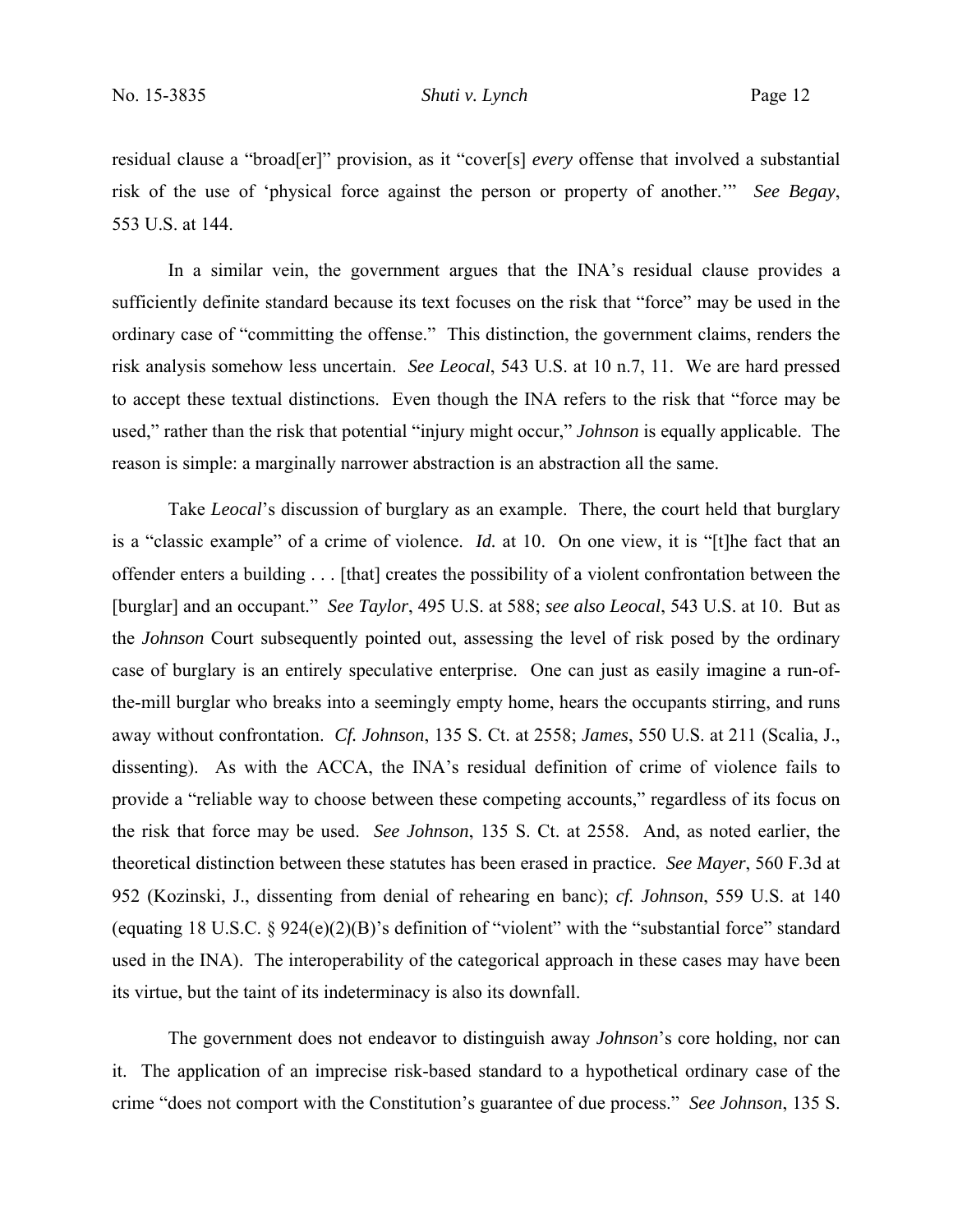Ct. at 2558, 2560. Recognizing as much, the government claims that *Johnson* was a narrow decision, one that specifically avoided calling other federal laws into question. "As a general matter," the Court said, "we do not doubt the constitutionality of laws that call for the application of a qualitative standard such as 'substantial risk' to real-world conduct." *Id.* at 2561. But our holding is plainly consistent with this disclaimer. The INA's residual clause, as described above, does not call for courts to "gaug[e] the riskiness of conduct in which an individual defendant engages *on a particular occasion*" or for the application of such a standard "*to real-world conduct*." *See id.* (emphasis added). The immigration code, rather, mandates a categorical mode of analysis that deals with "an imaginary condition other than the facts." *See id.* (quoting *Int'l Harvester Co.*, 234 U.S. at 223); *see also Leocal*, 543 U.S. at 7, 11.

The government persists, however, arguing that our recent decision in *United States v. Taylor*, 814 F.3d 340 (6th Cir. 2016), forecloses Shuti's constitutional challenge to the INA's residual clause. To the contrary, we find *Taylor* wholly consistent with our conclusion. There, we held that 18 U.S.C. § 924(c)'s definition of crime of violence was not unconstitutionally vague. *Id.* at 375–76. That conclusion, we think, makes perfect sense because the statute at issue in *Taylor* is a criminal offense and "creation of risk is an element of the crime." *See Johnson*, 135 S. Ct. at 2557. As the *Johnson* Court determined, no doubt should be cast upon laws that apply a qualitative risk standard to "*real-world facts* or *statutory elements*." *See id.* at 2557, 2561 (emphasis added). Unlike the ACCA and INA, which require a categorical approach to stale predicate convictions, 18 U.S.C. § 924(c) is a criminal offense that requires an ultimate determination of guilt beyond a reasonable doubt—by a jury, in the same proceeding. This makes all the difference. And as district courts have engaged with 18 U.S.C. § 924(c) on the front lines, they have often "appl[ied] the substantial risk element . . . to the actual conduct in the present case." *See United States v. Checora*, No. 2:14cr457DAK, 2015 WL 9305672, at \*9 (D. Utah Dec. 21, 2015); *see also United States v. Prickett*, No. 3:14-CR-30018, 2015 WL 5884904, at \*2 (W.D. Ark. Oct. 8, 2015).

We understand *Taylor*, then, as applying *Johnson*'s real-world conduct exception to uphold the constitutionality of 18 U.S.C. § 924(c)(3)(B). *See Taylor*, 814 F.3d at 376 (noting that "[t]he *jury found* that Taylor murdered Luck in the course of committing two crimes of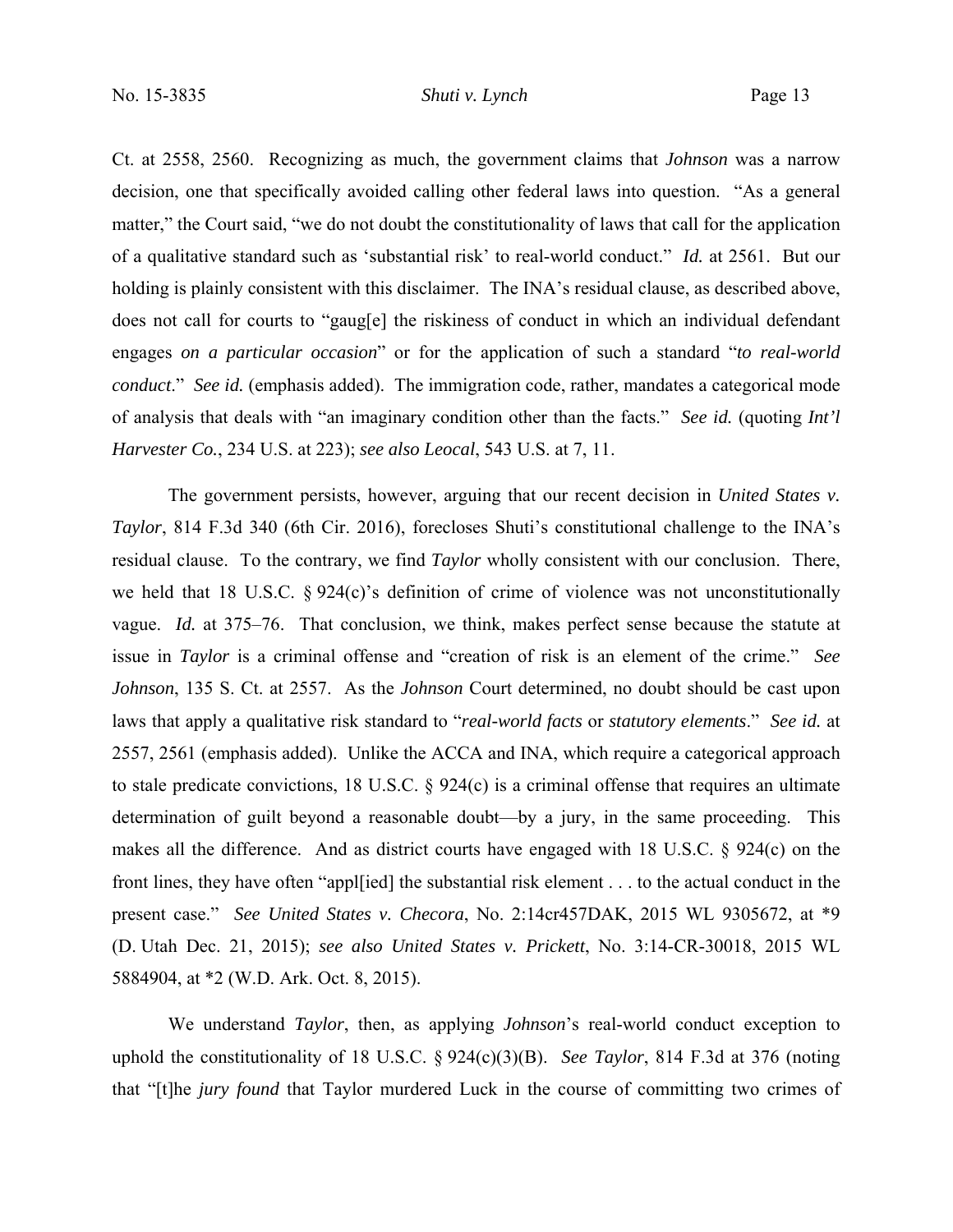violence") (emphasis added). Besides, the government's reading of *Taylor* has been undercut by the Supreme Court's intervening decision in *Welch*. As the Court made clear this term, the ACCA's vagueness "rests in large part on its operation under the categorical approach." *Welch*, 136 S. Ct. at 1262. That residual clause did not fail for the reasons latched onto by the government. *See Taylor*, 814 F.3d at 376–78. Rather, it failed "because applying [the serious potential risk] standard under the categorical approach required courts to assess the hypothetical risk posed by an abstract generic version of the offense." *See Welch*, 136 S. Ct. at 1262. *Taylor* did not have the benefit of the Court's guidance in this regard. Any dictum in that decision, purporting to address the constitutionality of the INA's residual clause, is simply that.

In a last ditch effort, the government suggests that the INA's definition of crime of violence has not generated widespread confusion or proven unworkable in practice. This is patently not the case. *See Padilla*, 559 U.S. at 378, 380 (Alito, J., concurring in judgment) (noting that the aggravated felony inquiry under the INA is "complicated by . . . significant variations" among "Immigration and Customs Enforcement, the [BIA], and [courts of appeals] and district courts considering immigration-law and criminal-law issues"). Even so, the government's argument ignores the realities of judicial review. We find it entirely unsurprising that the INA has generated less conflicting case law than the ACCA, as there are more criminal appeals than petitions for review of immigration orders. The Supreme Court's docket is almost entirely discretionary, *see Singleton v. Commissioner*, 439 U.S. 940, 942 (1978) (Stevens, J., opinion respecting denial of certiorari), and the courts of appeals have narrow jurisdiction over petitions for review of immigration orders, *compare* 28 U.S.C. § 1291, *with* 8 U.S.C. § 1252.At any rate, the government mistakes a correlation for causation; conflicting judicial interpretations only provide *ex post* "evidence of vagueness." *Johnson*, 135 S. Ct. at 2558; *see also Sykes v. United States*, 131 S. Ct. 2267, 2286 (2011) (Scalia, J., dissenting).

\* \* \*

Determining whether a particular offense is an aggravated felony is already "quite complex." *See Padilla*, 559 U.S. at 377–78 (Alito, J., concurring in judgment). The INA's residual definition of "crime of violence" makes that inquiry hopelessly indeterminate. From a non-citizen's perspective, this provision substitutes guesswork and caprice for fair notice and